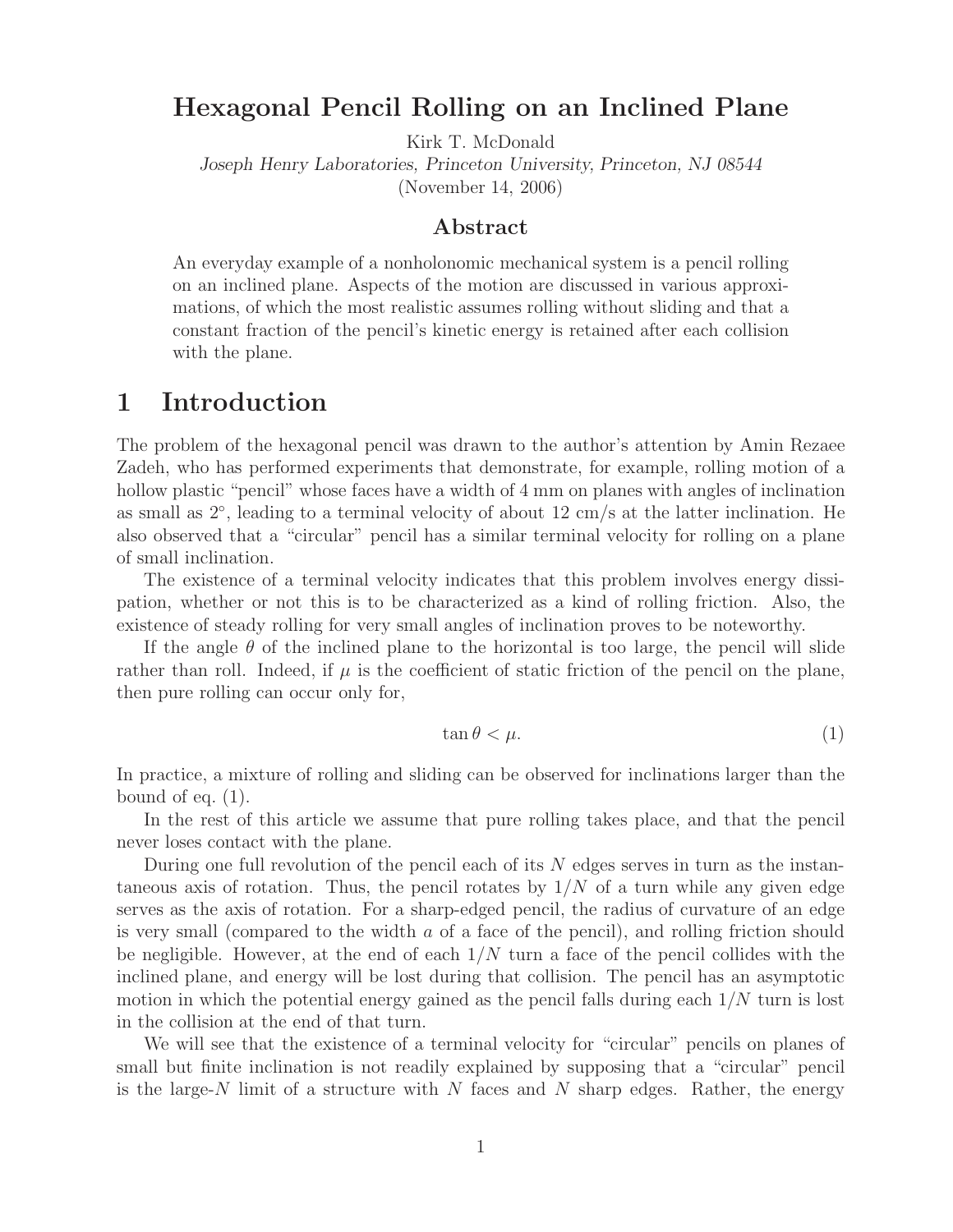dissipation in case of a rolling circular pencil is of a different character than that of a rolling hexagonal pencil.

The equation of motion of a sharp-edged pencil is simple, but it does not admit simple analytic solutions, nor even simple approximations based on initial conditions. Examples of the difficulties in integrating the equation of motion are given in the Appendix.

Section 2 gives a solution based on the assumption that energy dissipation in the collision of a face of the pencil with the inclined plane can be described by a coefficient of (in)elasticity,  $\epsilon$ , which is the fraction of the pencil's kinetic energy that is retained after a collision with the plane. This approach introduces an unknown parameter, but appears to the author to be the most appropriate simple description of a situation in which the elastic properties of materials cannot be ignored. Section 3 discusses the rolling motion of circular pencils, in which it appears more appropriate to consider a frictional torque that acts throughout the rotation. Section 4 presents an elegant solution with no free parameters based on a problem from the 1995 Boston Area Undergraduate Physics Competition [1] and the 1998 International Physics Olympiad [2], which supposes (somewhat unrealistically) that the impulsive forces during a collision of the pencil with the plane act entirely along one edge of the pencil, so that angular momentum is conserved.

This problem is an extensive elaboration of considerations of impulsive motion given, for example, by Routh [3].

# **2 Analysis for** N = 6 **via a Coefficient of (In)elasticity**

If the plane has angle of inclination  $\theta < \pi/6$ , the center of mass of a hexagonal pencil rises during the first part of any 1/6 turn. Hence, the pencil will not roll down the plane from rest unless  $\theta > \pi/6$ .

## **2.1**  $\theta > \pi/6$

In this case a (sharp-edged) pencil rolls down the plane spontaneously from rest.<sup>1</sup>

The equation of motion of the rotating pencil is,

$$
\tau = I\ddot{\alpha} = mga\sin\alpha,\tag{2}
$$

where, as shown in Fig. 1,  $\alpha$  is the angle to the vertical of line from the instantaneous axis of rotation of the pencil to its center of mass,  $a$  is the width of each of the six faces of the pencil, m is the mass of the pencil, I is the moment of inertia of the pencil about an edge, and  $g$  is the acceleration due to gravity. During each  $1/6$  turn,

$$
\theta - \pi/6 \le \alpha \le \theta + \pi/6. \tag{3}
$$

The equation of motion (2) is a so-called Mathieu equation, which does not lend itself to analytic solution. Instead, we use an energy analysis to estimate the asymptotic linear and angular velocity of the rolling pencil.

<sup>&</sup>lt;sup>1</sup>Typical hexagonal pencils have rounded edges such that spontaneous rolling commences for  $\theta \approx \pi/9$ .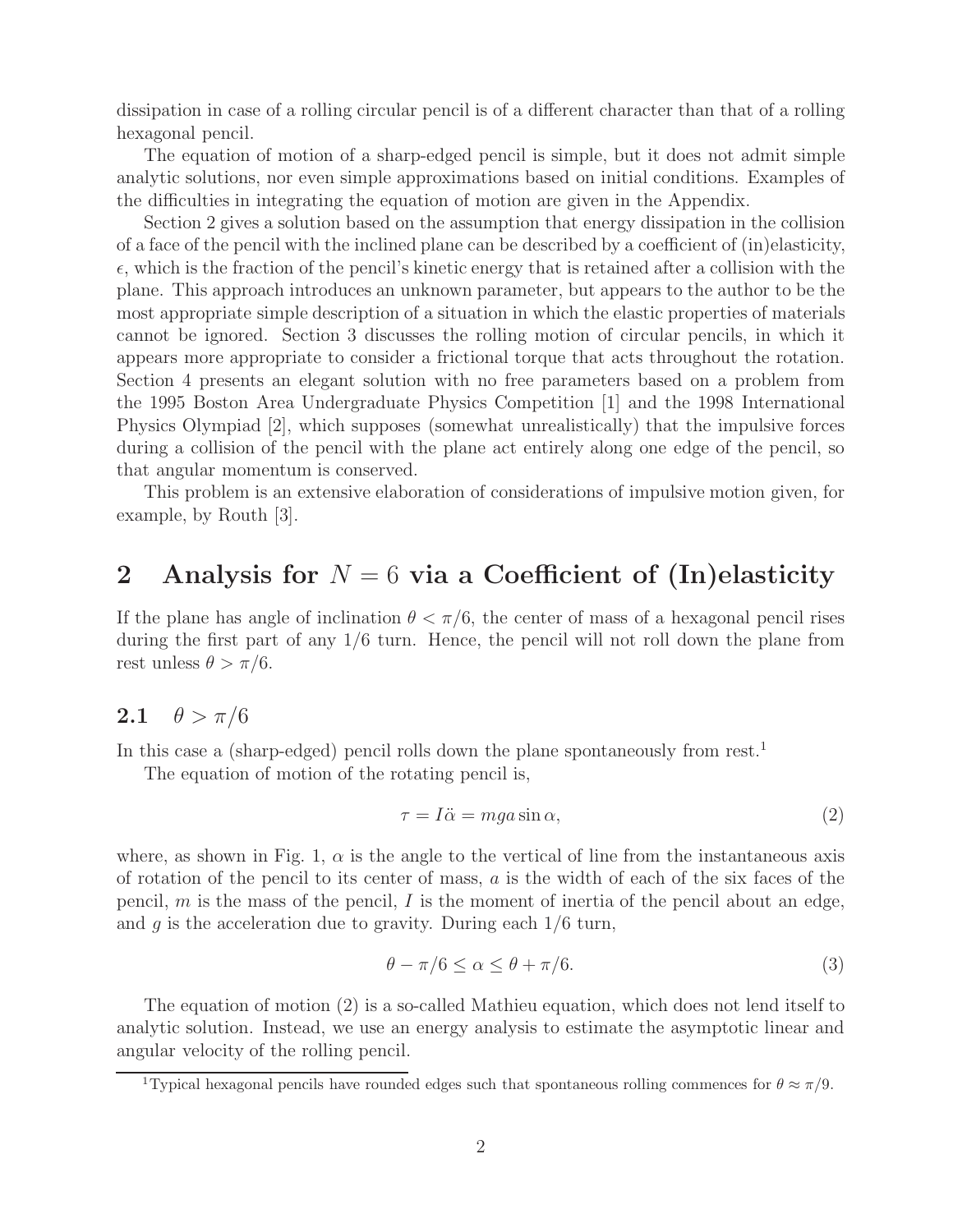

Figure 1: A hexagonal pencil whose edges have width a rolling about a temporarily fixed edge on a plane of inclination  $\theta$  to the horizontal. The plane containing the axis of the pencil and the instantaneous axis of rotation makes angle  $\alpha$  to the vertical.

During each  $1/6$  turn, the center of mass of the pencil falls by height  $a \sin \theta$ , as shown in Fig. 2. Thus, gravity adds energy,

$$
\Delta E = mga \sin \theta \tag{4}
$$

to the pencil each 1/6 turn.



Figure 2: The center of mass of a hexagonal pencil falls through height  $a \sin \theta$ during each  $1/6$  turn, where a is the width of a face of the pencil. For an N-sided pencil whose faces have width b, the center of mass falls by  $b \sin \theta$ during each  $1/N$  turn.

At the end of each 1/6 turn, the pencil collides with the surface of the inclined plane. Let  $\epsilon$  ( $0 \leq \epsilon \leq 1$ ) be the coefficient of (in)elasticity for this collision, meaning that if the pencil has kinetic energy E just before a collision, it has kinetic energy  $\epsilon E$  just after the collision. The parameter  $\epsilon$  is essentially the square of the coefficient of restitution defined for one-dimensional collisions.

Then, at the beginning of the second 1/6 turn, the pencil has kinetic energy  $E_2 = \epsilon \Delta E$ , assuming that the pencil starts from rest. By induction, the energy at the beginning of the third 1/6 turn is  $E_3 = \epsilon(\epsilon + 1)\Delta E = (\epsilon^2 + \epsilon)\Delta E$ , and the energy at the beginning of the *n*th  $1/6$  turn is,

$$
E_n = \epsilon \Delta E (1 + \epsilon + \epsilon^2 + \dots + \epsilon^{n-2}) = \epsilon \Delta E \frac{1 - \epsilon^{n-1}}{1 - \epsilon}.
$$
 (5)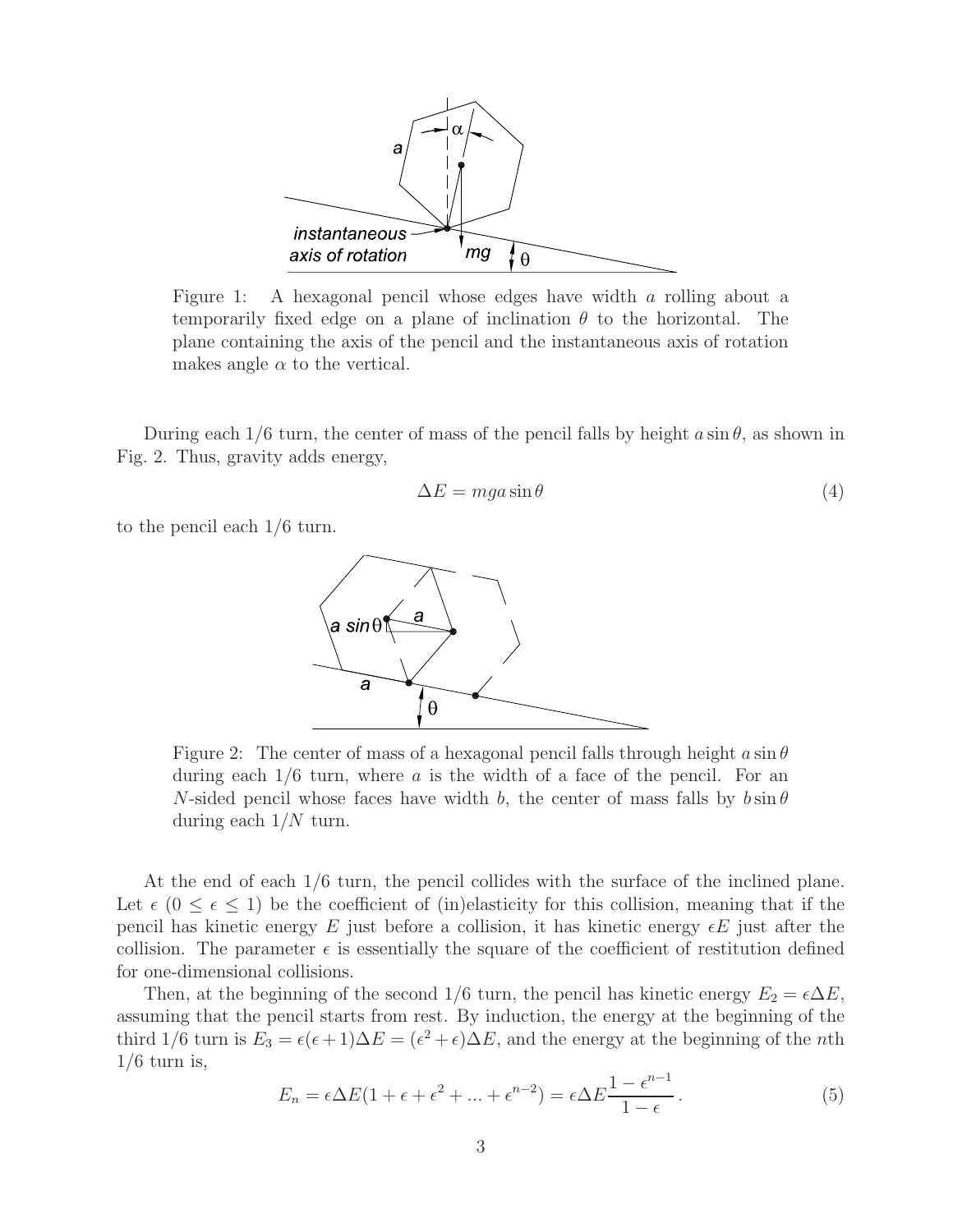For any value of  $\epsilon$  less than one, the kinetic energy of the pencil at the beginning of a 1/6 turn approaches the asymptotic value,

$$
E_{\infty} = \frac{\epsilon}{1 - \epsilon} \Delta E. \tag{6}
$$

Hence, the kinetic energy at the end of each 1/6 turn approaches the value,

$$
E'_{\infty} = E_{\infty} + \Delta E = \frac{1}{1 - \epsilon} \Delta E.
$$
\n(7)

The asymptotic time-average linear velocity  $\langle v_{\infty} \rangle$  of the pencil is related to the asymptotic time-average angular velocity  $\langle \omega_{\infty} \rangle$  by noting that the pencil advances distance 6a during one full turn whose period is  $2\pi/\langle\omega_{\infty}\rangle$ ,

$$
\langle v_{\infty} \rangle = \frac{3}{\pi} a \langle \omega_{\infty} \rangle. \tag{8}
$$

The asymptotic time-average angular velocity is related to the asymptotic time-average kinetic energy of the pencil by,

$$
\frac{1}{2}I \langle \omega_{\infty} \rangle^2 = \langle E_{\infty} \rangle \tag{9}
$$

where  $I = kma^2$  is the moment of inertia of a hexagonal pencil about an edge,

$$
k = \frac{17}{12}
$$
 (solid hexagon),  $k = \frac{11}{6}$  (hexagonal shell). (10)

One way to estimate the time-average asymptotic kinetic energy is to replace the average over time by an average over angle  $\alpha$ ,

$$
\langle E_{\infty} \rangle \approx E_{\infty} + \frac{3}{\pi} \int_{\theta - \pi/6}^{\theta + \pi/6} mg a [\cos(\theta - \pi/6) - \cos \alpha] d\alpha = \frac{mg a}{2} \left[ \frac{1 + \epsilon}{1 - \epsilon} \sin \theta - \left( \frac{6}{\pi} - \sqrt{3} \right) \cos \theta \right],
$$
\n(11)

recalling Fig. 1. This analysis suggests that there is a minimum angle  $\theta_{\min}$  for steady rolling given by,

$$
\tan \theta_{\min} = \frac{1 - \epsilon}{1 + \epsilon} \left( \frac{6}{\pi} - \sqrt{3} \right) = 0.178 \frac{1 - \epsilon}{1 + \epsilon}.
$$
\n(12)

The empirical evidence that steady rolling can exist for very small  $\theta$  suggests that the coefficient of (in)elasticity  $\epsilon$  is close to unity. However, we will find a slightly more restrictive limit on  $\theta_{\min}$  in sec. 2.2.

Combining eqs. (8), (9) and (11) we estimate the asymptotic linear velocity to be,

$$
\langle v_{\infty} \rangle = \frac{3}{\pi} a \langle \omega_{\infty} \rangle \approx \frac{3}{\pi} \sqrt{\frac{ag}{k}} \sqrt{\frac{1+\epsilon}{1-\epsilon} \sin \theta - 0.178 \cos \theta}, \tag{13}
$$

which vanishes for  $\theta = \theta_{\min}$ .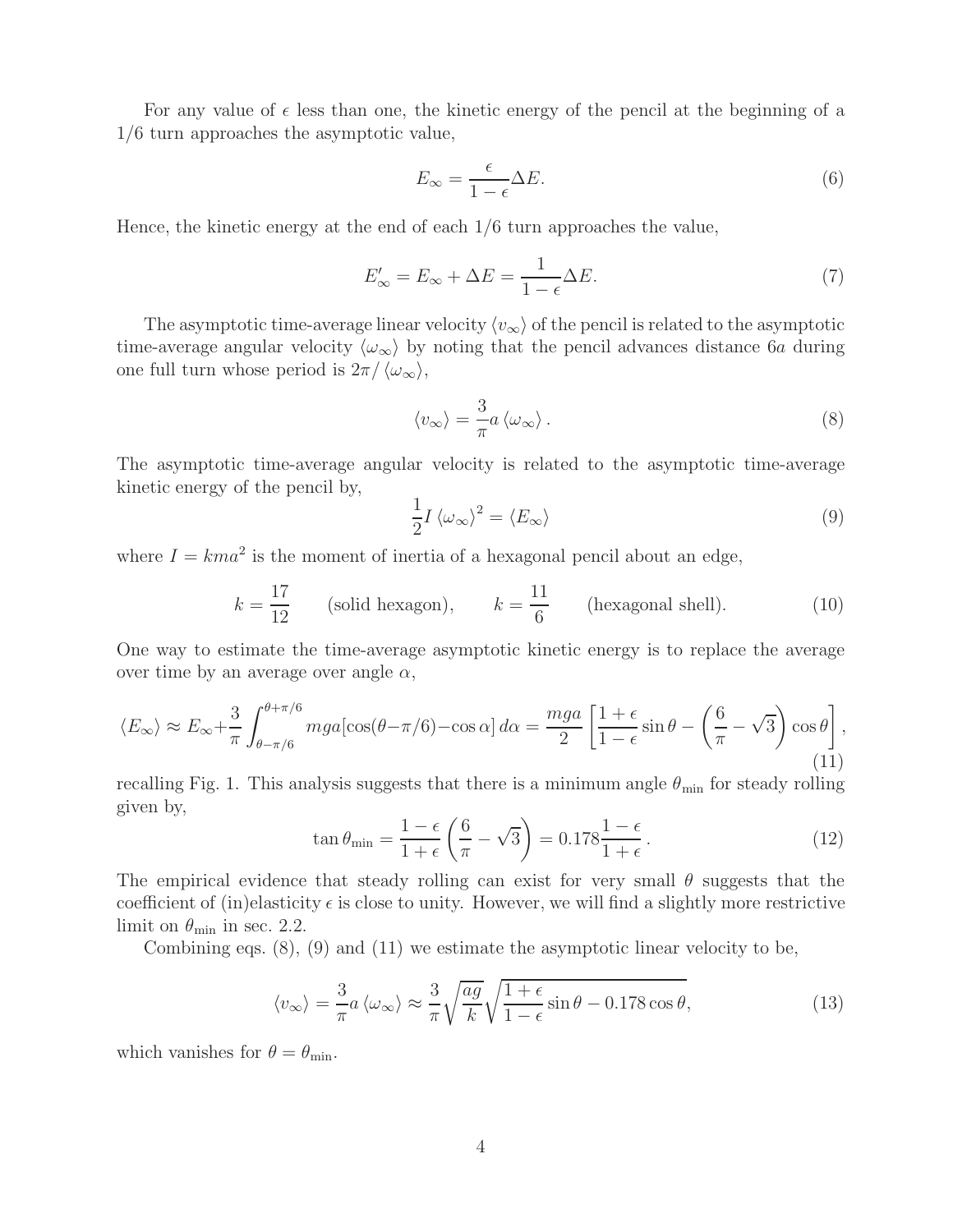

Figure 3: When a hexagonal pencil is at rest on a plane whose inclination is  $\theta < \pi/6$ , the center of mass of the pencil is at height  $a \cos[\pi/2 - (\theta + \pi/3)] =$  $a \cos(\pi/6 - \theta)$  above its lowest point.

## **2.2**  $\theta < \pi/6$

In this case the pencil will not roll unless it is given an initial kinetic energy,

$$
E_1 > mga[1 - \cos(\pi/6 - \theta)],
$$
\n(14)

such that the center of mass of the pencil can rise to the vertical during the first 1/6 turn, as shown in Fig. 3.

The pencil will not continue to roll through a second 1/6 turn unless sufficient energy remains after its collision with the plane. That is, we need the energy at the beginning of the second 1/6 turn to satisfy,

$$
E_2 = \epsilon (E_1 + \Delta E) > mga[1 - \cos(\pi/6 - \theta)].
$$
\n(15)

Similarly, the energy at the beginning of the *n*th  $1/6$  turn must satisfy,

$$
E_n = \epsilon^{n-1} E_1 + \epsilon \Delta E \frac{1 - \epsilon^{n-1}}{1 - \epsilon} > mga[1 - \cos(\pi/6 - \theta)],\tag{16}
$$

recalling the argument that led to eq. (5). The asymptotic condition is that,

$$
\frac{\epsilon}{1-\epsilon}\Delta E = \frac{\epsilon}{1-\epsilon}mga\sin\theta > mga[1-\cos(\pi/6-\theta)],\tag{17}
$$

or,

$$
\epsilon > \frac{1}{1 + \frac{\sin \theta}{1 - \cos(\pi/6 - \theta)}}.
$$
\n(18)

For small  $\theta$  we must have,

$$
\epsilon > \frac{1}{1 + \frac{\theta}{1 - \sqrt{3}/2}} \approx \frac{1}{1 + 7.46 \theta} \,. \tag{19}
$$

The value of  $\epsilon$  can be determined from eq. (18), taken as an equality for the smallest angle of inclination  $\theta_{\min}$  at which the pencil continues to roll after being given an initial velocity. This leads to the relation,

$$
\tan \theta_{\min} = \frac{1 - \epsilon}{1 + \epsilon} \left( \frac{2}{\cos \theta_{\min}} - \sqrt{3} \right) \approx 0.268 \frac{1 - \epsilon}{1 + \epsilon}, \tag{20}
$$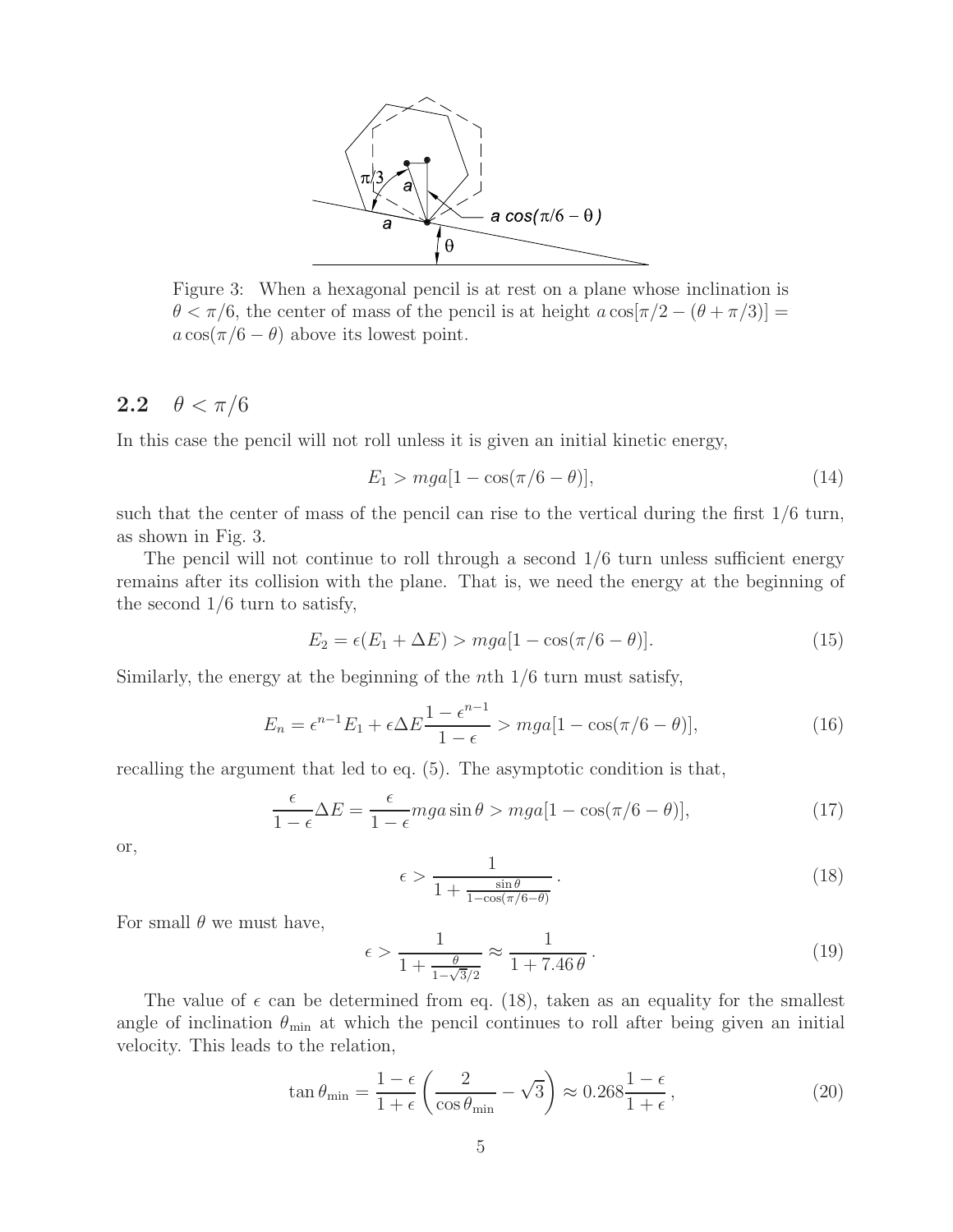where the approximation holds for small  $\theta_{\min}$ . This relation implies larger values of  $\theta_{\min}$ than given by our previous estimate (12).

If conditions (14) and (19) are both satisfied, then the energetics of the asymptotic rolling motion of the pencil are again described by eqs.  $(4)-(9)$ , and we can again estimate the asymptotic linear velocity of rolling by eq. (13). In particular, the smallest asymptotic velocity occurs for a plane of inclination  $\theta_{\min}$ , and we estimate,

$$
\langle v_{\infty} \rangle_{\min} \approx \frac{1.1}{\pi} \sqrt{\frac{ag}{k}} \sqrt{\cos \theta_{\min}} \approx \frac{1.1}{\pi} \sqrt{\frac{ag}{k}},\tag{21}
$$

which is essentially independent of the parameter  $\epsilon$ .

For a hollow pencil with faces of length  $a = 4$  mm, eq. (21) predicts an asymptotic rolling velocity of 5 cm/s.

### **2.3 Will the Pencil Lose Contact with the Plane?**

If the normal force of the inclined plane on the pencil goes to zero, the pencil will lose contact with the plane.<sup>2</sup> The limiting case is that the component  $mg \cos \theta$  of the force of gravity perpendicular to the plane is just sufficient to provide the acceleration of the center of mass of the pencil in this direction. Since the perpendicular distance of the center of mass from the plane is  $a\cos(\alpha - \theta)$ , as shown in Fig. 4, the acceleration of the center of mass towards the plane is,

$$
a\ddot{\alpha}\cos(\alpha-\theta) = \frac{mga^2}{I}\sin\alpha\cos(\alpha-\theta) = \frac{g}{k}\sin\alpha\cos(\alpha-\theta),\tag{22}
$$

recalling eq. (2).

The limiting condition is that, at the maximum angle  $\theta_{\text{max}}$  of inclination for rolling without slipping, m times the acceleration  $(22)$  equals the normal component of mg, or,

$$
k \cos \theta_{\text{max}} = \sin \alpha \cos(\alpha - \theta_{\text{max}}). \tag{23}
$$

Since angle  $\alpha$  is never far from  $\theta$ , the condition (23) is roughly that,

$$
\tan \theta_{\text{max}} \approx k,\tag{24}
$$

which is weaker than the condition (1),  $\tan \theta < \mu$ , for realistic values of the coefficient of static friction  $\mu$ .

# **3 The Large-**N **Limit ("Circular" Pencil)**

Suppose the pencil has  $N$  sides, where  $N$  is large. In this case, the effective radius of curvature of an edge becomes large compared to the width of a face, and rolling friction becomes more important that collisional energy loss.

Nonetheless, we first suppose that rolling friction can be neglected.

 $2\text{In}$  [1] it is argued that the pencil will lose contact with the plane if the force of gravity on the pencil is insufficient to provide the centripetal acceleration of the center of mass of the pencil about the instantaneous axis of rotation. However, the frictional force parallel to the plane that acts on this axis to keep the pencil from slipping also contributes to the centripetal force, so the argument of [1] does not hold.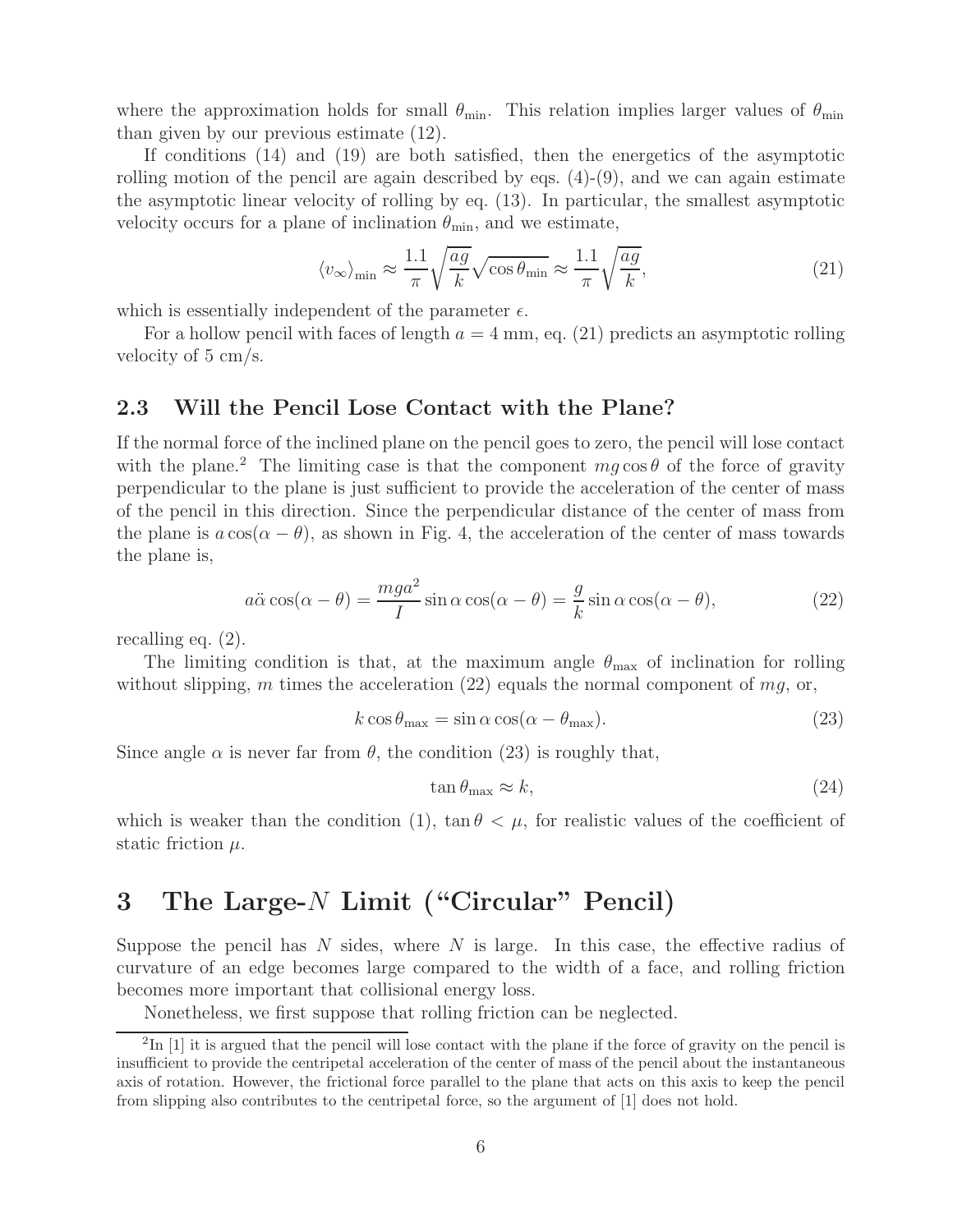

Figure 4: When the radius of length a of the pencil makes angle  $\alpha$  to the vertical, the perpendicular distance from the center of mass to the inclined plane is  $a \cos(\alpha - \theta)$ .

### **3.1 Analysis Neglecting Rolling Friction**

Then, so long as the angle of inclination obeys  $\theta > \pi/N$ , the pencil will roll spontaneously from rest. In the large- $N$  limit, the pencil always rolls spontaneously from rest, so we use an analysis similar to that of sec. 2 to deduce the asymptotic rolling motion.

If the radius of the pencil is  $a$ , then the width of each of the  $N$  faces of the pencil is approximately  $2\pi a/N$ .

During each  $1/N$  turn, the center of mass of the pencil falls by height  $(2\pi/N)a\sin\theta$ . Hence, the kinetic energy of the pencil increases by,

$$
\Delta E = \frac{2\pi}{N} mga \sin \theta. \tag{25}
$$

As in sec. 2.1, we find that the asymptotic energies at the beginning and end of each  $1/N$ turn are,

$$
E_{\infty} = \frac{\epsilon}{1 - \epsilon} \Delta E, \quad \text{and} \quad E'_{\infty} = \frac{1}{1 - \epsilon} \Delta E. \tag{26}
$$

Again, we estimate the asymptotic time-average kinetic energy as the average with respect to angle  $\alpha$  according to,

$$
\frac{1}{2}I\left\langle \omega_{\infty}\right\rangle^{2} = \left\langle E_{\infty}\right\rangle \approx E_{\infty} + \frac{N}{2\pi} \int_{\theta-\pi/N}^{\theta+\pi/N} mg a [\cos(\theta-\pi/N) - \cos\alpha] \, d\alpha \approx \frac{2\pi}{N} \frac{mga}{2} \frac{1+\epsilon}{1-\epsilon} \sin\theta,
$$
\n(27)

where  $I = kma^2$  with  $k \approx 3/2$  for a solid pencil and  $k \approx 2$  for a pencil in the form of a hollow shell. The asymptotic linear velocity  $\langle v_{\infty} \rangle$  of the pencil is,

$$
\langle v_{\infty} \rangle = a \langle \omega_{\infty} \rangle = \sqrt{\frac{2a^2 \langle E_{\infty} \rangle}{I}} \approx \sqrt{\frac{2\pi a g}{Nk}} \sqrt{\frac{1+\epsilon}{1-\epsilon}} \sin \theta.
$$
 (28)

If the coefficient of restitution  $\epsilon$  has a value less than 1 independent of N (a doubtful assumption), our model predicts that the pencil rolls very slowly in the large- $N$  limit. On the other hand, if  $\epsilon = 1$ , there is no finite asymptotic velocity to the rolling motion.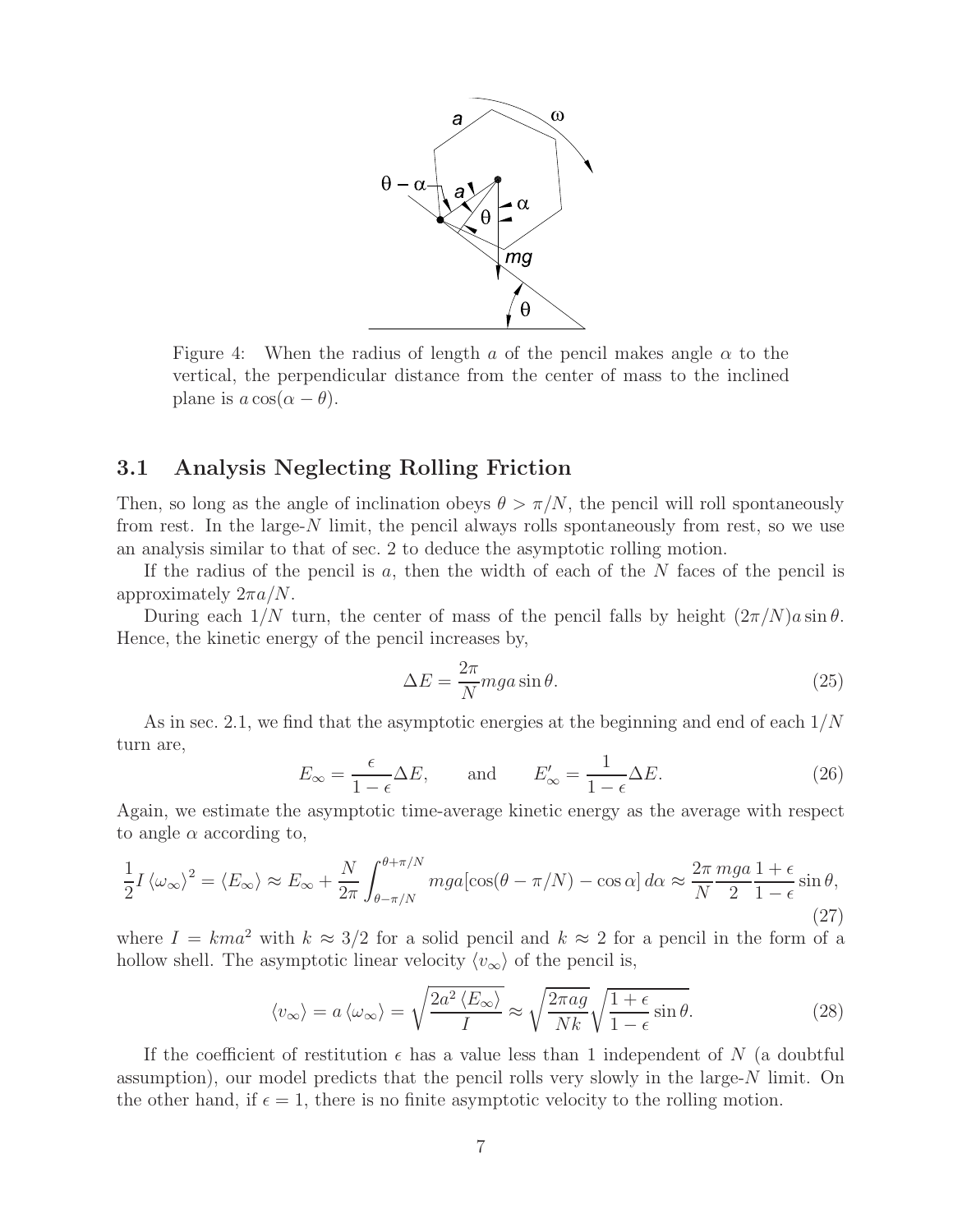In practice, the rolling motion of a "circular" pencil on an inclined plane appears to have a finite asymptotic velocity. This suggests that our neglect of rolling friction is inappropriate for this case.

## **3.2 Analysis Including Rolling Friction and Neglecting Collisional Losses**

While the pencil is rotating about one of its  $N$  edges, there is in general a frictional torque  $\tau_{\text{friction}} = -K\omega^p \approx -Kv^p/a^p \equiv -Cv^p$  that we have neglected thus far, where p is a constant in the range 1-2. Adding this to the equation of motion  $(1)$ , and noting that in the large-N limit the angle  $\alpha$  is essentially the same as angle  $\theta$  at all times, we have,

$$
I\ddot{\alpha} = mga\sin\alpha - K\omega^p \approx mga\sin\theta - Cv^p. \tag{29}
$$

If we neglect collisional energy losses at the end of each  $1/N$  turn, then the terminal velocity of the pencil according to eq. (29) is,

$$
\langle v_{\infty} \rangle = \left(\frac{mga\sin\theta}{C}\right)^{1/p}.\tag{30}
$$

This result is much more satisfactory than eq. (28), and indicates that rolling friction is important for a "circular" pencil, while collisional energy losses are important for a hexagonal pencil.

# **4 Analysis Assuming the Impulse Acts Only Along the Edge Newly in Contact with the Plane**

*This assumption was used in [1], but in an inconsistent manner. A more consistent analysis was given in [2].*

### **4.1 Asymptotic Velocities at the Beginning and End of a** 1/N **Turn**

If the pencil has N faces, then the angle between adjacent major radii is  $\beta = 2\pi/N$ , as shown in Fig. 5. If a major radius has length a, then the width of a face is  $b = 2a \sin(\beta/2) =$  $2a\sin(\pi/N)$ .

At the end of a 1/N turn the center of mass of the pencil has velocity vector **v** perpendicular to the major radius from the center of mass to the edge that is the (old) instantaneous axis of rotation, as shown in Fig. 6. As the face of the pencil collides with the plane the instantaneous axis shifts to the adjacent major radius, and an impulsive force is exerted over the colliding face.

An idealization is that this impulsive force is concentrated along the edge that becomes the new instantaneous axis. This assumption is not too plausible, but it leads to an analysis that has no free parameters (for given a and N of the pencil and angle of inclination  $\theta$ ).

Since the impulsive force acts by assumption only on the new axis of rotation, angular momentum  $L$  is conserved about this axis. If we label the velocity of the center of mass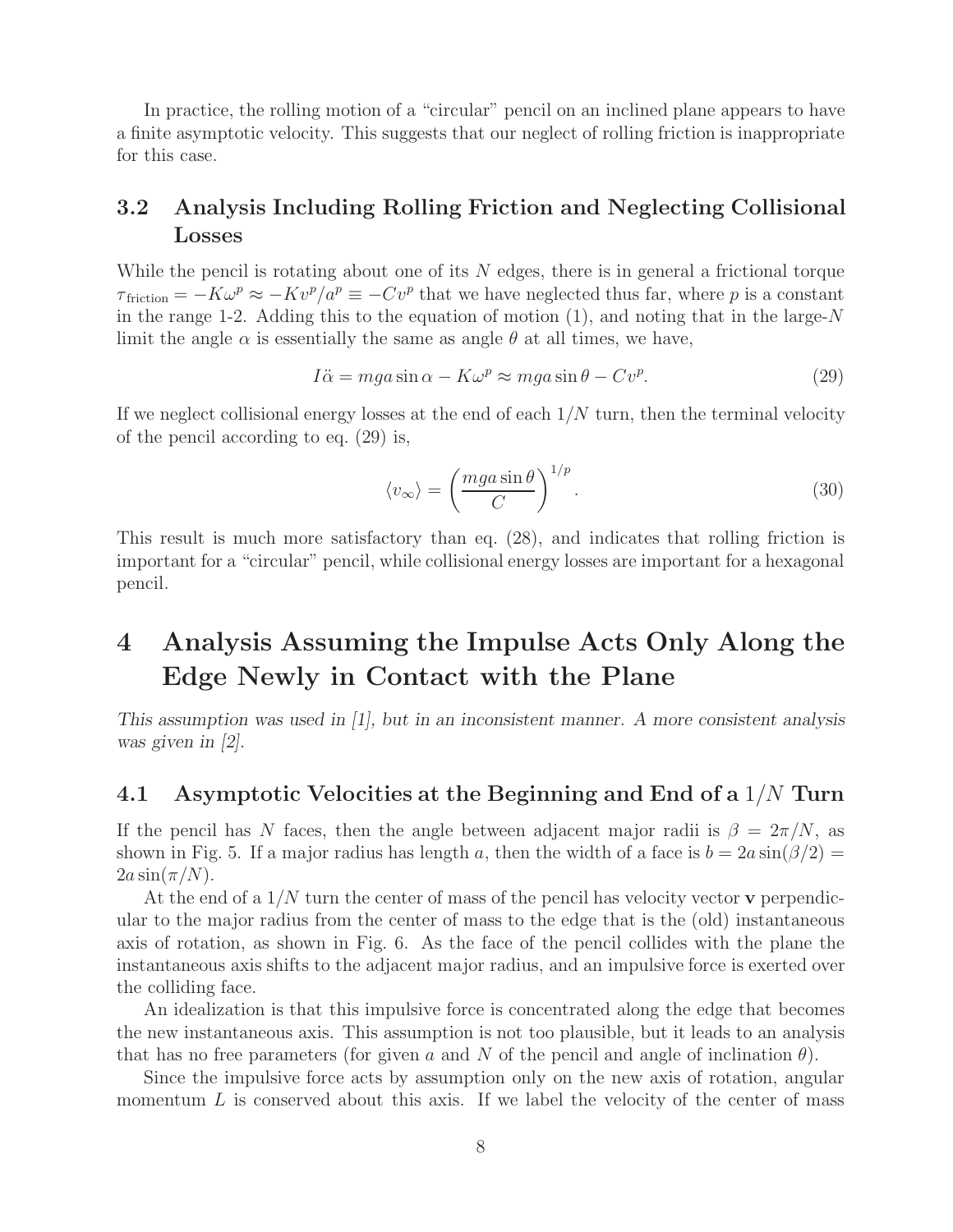

Figure 5: A pencil with  $N$  faces and major radius  $a$  has faces of width  $b = 2a \sin(\pi/N)$ .



Figure 6: Just before a collision of the pencil with the plane, the center-ofmass velocity **v** is perpendicular to the radius to the old instantaneous axis of motion. Vector **v**<sup>⊥</sup> is the component of **v** perpendicular to the new axis of rotation. The momentum impulse **P**, assumed to occur at the new axis of rotation, has component  $P_{\parallel}$  along the radius that intercepts this axis.

just after the collision as  $v' = a\omega'$ , then the angular momentum just after the collision is  $L' = I\omega'$ , where  $I = kma^2$  is the moment of inertia of the pencil about an edge, and,

$$
k_{\text{solid}} = \frac{7}{6} + \frac{1}{3}\cos^2\frac{\pi}{N}, \qquad k_{\text{shell}} = \frac{2}{3}\left(2 + \cos^2\frac{\pi}{N}\right). \tag{31}
$$

For a hexagonal pencil,  $k_{\text{solid}} = 17/12$  and  $k_{\text{shell}} = 11/6$ , while in the large-N limit,  $k_{\text{solid}} =$  $3/2$  and  $k_{\text{shell}} = 2$  as expected.

Just before the collision the angular momentum about the new axis is calculated as the sum of the angular momentum about the axis of the pencil plus the angular momentum of the motion of the center of mass about the new axis. If  $v = a\omega$  is the velocity of the center of mass just before the collision, the component of this velocity transverse to the new axis is  $v_{\perp} = v \cos \beta = a \omega \cos \beta$ . The moment of inertia of the pencil about its axis is  $I_{CM} = I - ma^2$ using the parallel-axis theorem. Hence, the angular momentum of the pencil about the new axis just before the collision is,

$$
L = I_{CM}\omega + mav_{\perp} = (k - 1 + \cos\beta)ma^2\omega = L' = kma^2\omega',\tag{32}
$$

invoking conservation of angular momentum about the new axis. Thus,

$$
\frac{\omega'}{\omega} = \frac{v'}{v} = \frac{k - 1 + \cos \beta}{k} = 1 - \frac{1 - \cos \frac{2\pi}{N}}{k}.
$$
\n(33)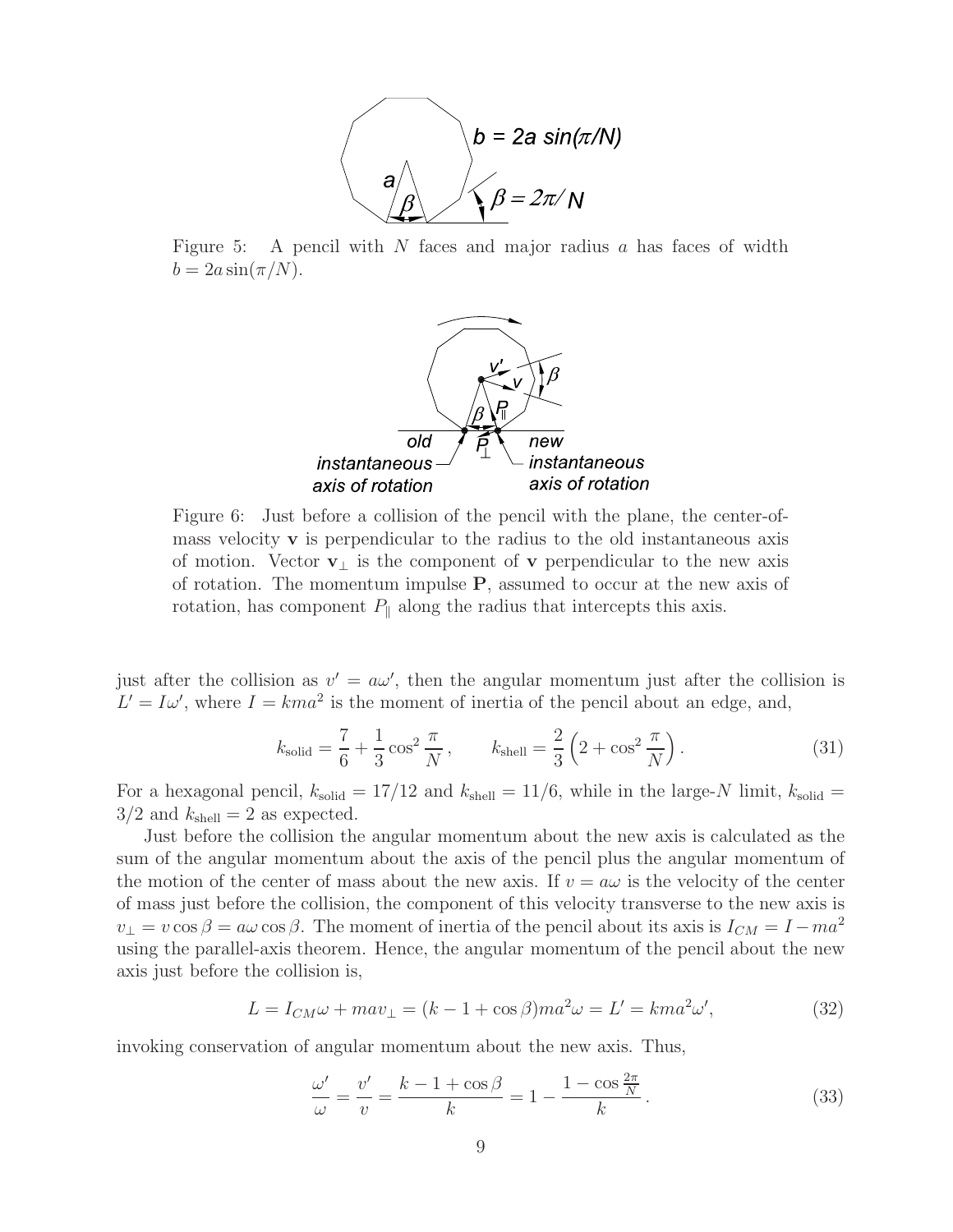For example,  $\omega'/\omega = 11/17$  for a solid hexagonal pencil  $(\cos \beta = 1/2)$ ,  $\omega'/\omega = 8/11$  for a hollow hexagonal pencil, and  $\omega'/\omega = 1$  in the limit of a circular pencil whether solid or hollow.

*We can confirm the result (33) by an analysis that includes the impulse on the edge newly in contact with the inclined plane. As shown in Fig. 6, we let*  $P_{\parallel}$  *be the component of the impulse along the line from the edge to the axis of the pencil, and*  $P_1$  *be the component transverse to this line. The changes in linear momentum of the pencil caused by these impulses are,*

$$
P_{\parallel} = mv \sin \beta = m a \omega \sin \beta, \qquad (34)
$$

$$
P_{\perp} = mv \cos \beta - mv' = ma(\omega \cos \beta - \omega'), \qquad (35)
$$

*while the change in angular momentum about the axis of the pencil is given by*

$$
(k-1)ma^2(\omega - \omega') = I_{CM}(\omega - \omega') = -aP_{\perp} = ma^2(\omega' - \omega \cos \beta), \tag{36}
$$

*which leads again to eq. (33).*

*The solution given in [1] seems to be based on the assumption that*  $P_{\perp} = 0$ , *in which case eq. (35) implies that*  $\omega' = \omega \cos \beta$ , as claimed there. However, this assumption is *inconsistent with conservation of angular momentum about the edge newly in contact with the plane (eqs. (32)-(33)), and also inconsistent with the torque analysis (36) about the axis of the pencil.*

The kinetic energy lost in the collision is given by,

$$
\Delta E = \frac{1}{2}I(\omega^2 - {\omega'}^2) = \frac{kmv^2}{2}\left(1 - \frac{{\omega'}^2}{\omega^2}\right),\tag{37}
$$

where  $v$  is the velocity of the center of mass of the pencil just before the collision. In the large-N limit where  $\omega' = \omega$ , no energy is lost during the collision.

During each  $1/N$  turn the center of mass of the pencil falls by height  $h = b \sin \theta$ , recalling Fig. 2, and gravitational potential energy mgh is converted into kinetic energy. The asymptotic condition is that the potential energy gained during each  $1/N$  turn equals the kinetic energy lost during the collision at the end of that turn.

The asymptotic velocity  $v_e$  of the center of mass at the end of a  $1/N$  turn is given by,

$$
mgb\sin\theta = \Delta E = \frac{kmv_e^2}{2}\left(1 - \frac{\omega'^2}{\omega^2}\right). \tag{38}
$$

or,

$$
v_e^2 = \frac{4ag}{k} \frac{\sin \frac{\pi}{N}}{1 - \omega'^2 / \omega^2} \sin \theta.
$$
 (39)

Since  $\Delta E \rightarrow 0$  in the large-N limit, there is no finite asymptotic velocity for any nonzero value of the inclination  $\theta$  in this limit.

The asymptotic velocity  $v_b$  of the center of mass at the beginning of a  $1/N$  turn is the same as the asymptotic velocity just after a collision,

$$
v_b^2 = v_e^2 \frac{{\omega'}^2}{\omega^2} = \frac{4ag}{k} \frac{\frac{{\omega'}^2}{\omega^2} \sin \frac{\pi}{N}}{1 - {\omega'}^2 / {\omega^2}} \sin \theta.
$$
 (40)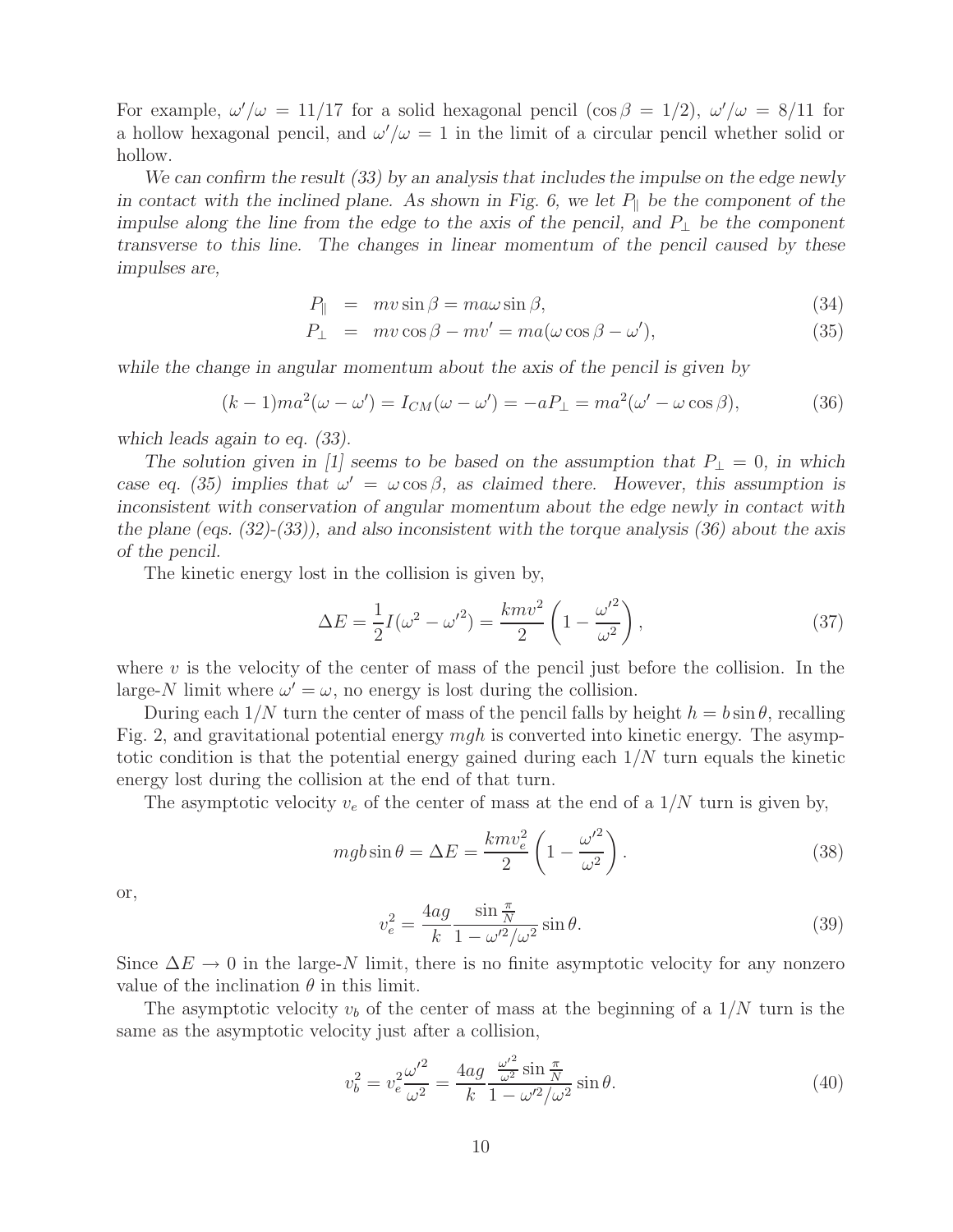### **4.2 Asymptotic Average Linear Velocity**

We now estimate the asymptotic average linear velocity  $\langle v_{\infty} \rangle$  of the pencil parallel to the inclined plane.

If the angle of inclination obeys  $\theta < \beta/2 = \pi/N$ , then the center of mass of the pencil first rises and then falls during a  $1/N$  turn, and hence the center-of-mass velocity first falls below  $v_b$  and then rises to  $v_e$ . In contrast, if  $\theta > \beta/2$ , then the center of mass always falls and the velocity of the center of mass increases monotonically with time from  $v_b$  to  $v_e$ .



#### **4.2.1**  $\theta > \pi/N$

In this case the center of mass velocity increases monotonically during a 1/N turn, and we estimate the asymptotic average velocity  $\langle v_{\infty} \rangle$  parallel to the inclined plane as,

$$
\left\langle v_{\infty}^2 \right\rangle \approx \frac{v_b^2 + v_e^2}{2} = \frac{2ag}{k} \frac{1 + \omega'^2 / \omega^2}{1 - \omega'^2 / \omega^2} \sin \frac{\pi}{N} \sin \theta,\tag{41}
$$

recalling eqs.  $(39)$  and  $(40)$ .

In the large-N limit no energy is lost during collisions according to the model of this section, so the asymptotic average velocity diverges, in contrast to the predictions of the models of secs. 2 and 3.

#### **4.2.2**  $\theta < \pi/N$

In this case the pencil has minimum angular velocity when angle  $\alpha = 0$  and the center of mass is directly above the point of contact.

The dependence of angular velocity  $\omega$  on angle  $\alpha$  can be found from conservation of energy. Noting that the angle  $\alpha_e$  at the end of a  $1/N$  turn is,

$$
\alpha_e = \theta + \frac{\beta}{2} = \theta + \frac{\pi}{N},\tag{42}
$$

we have,

$$
\frac{1}{2}I\omega^2(\alpha) = \frac{1}{2}I\omega_e^2 - mga(\cos\alpha - \cos\alpha_e),\tag{43}
$$

or,

$$
\omega^2(\alpha) = \omega_e^2 - \frac{2g}{ak}(\cos \alpha - \cos \alpha_e). \tag{44}
$$

Thus, the minimum angular velocity follows from eq. (44) as,

$$
\omega_{\min}^2 = \omega_e^2 - \frac{2g}{ak}(1 - \cos \alpha_e). \tag{45}
$$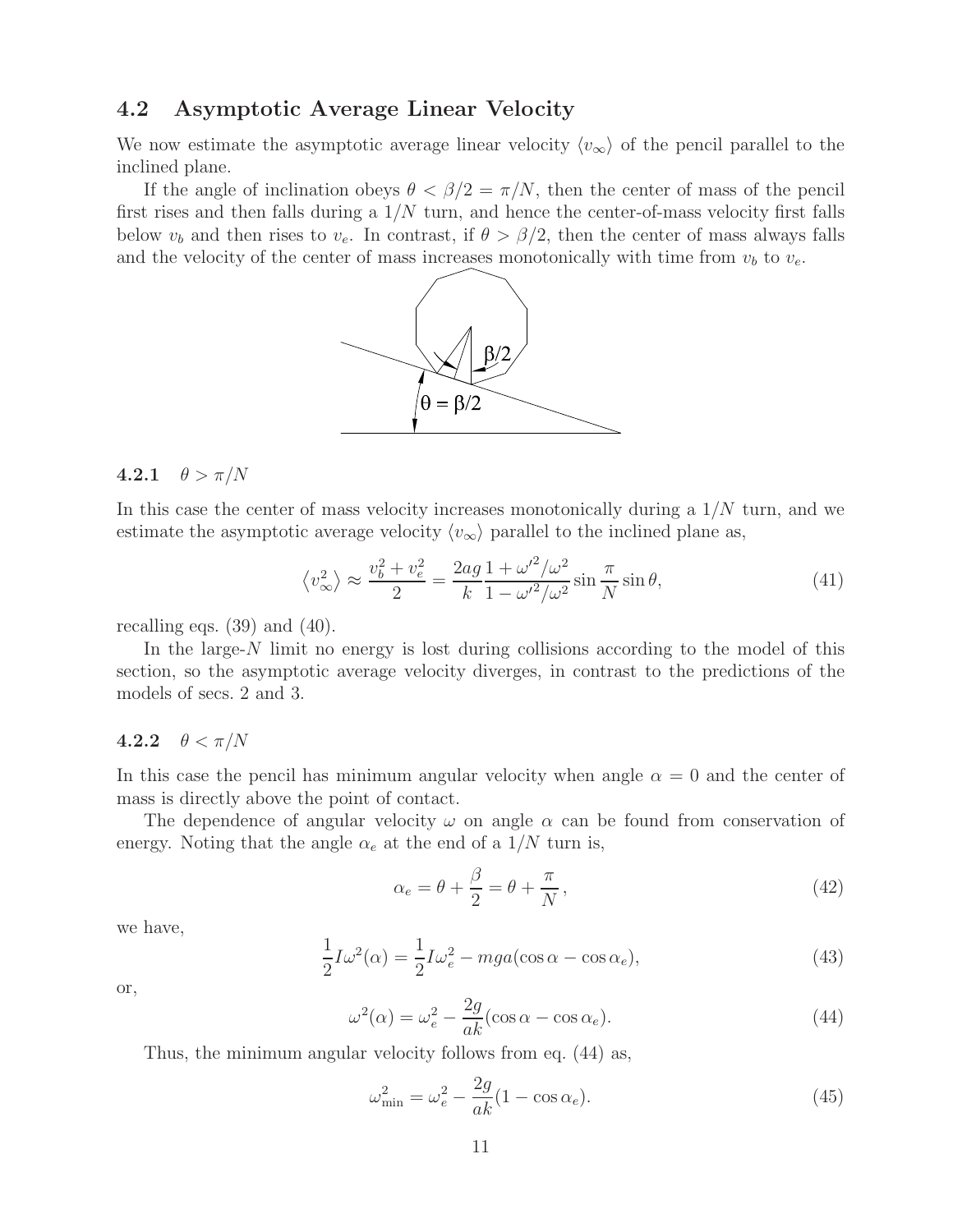The minimum angle  $\theta_{\min}$  of inclination such that asymptotic rolling motion can exist corresponds to  $\omega_{\rm min} = 0$  and follows from eqs. (39), (42) and (45) as,

$$
\sin \theta_{\min} = \frac{1 - \omega'^2 / \omega^2}{2 \sin \frac{\pi}{N}} \left[ 1 - \cos \left( \theta_{\min} + \frac{\pi}{N} \right) \right]. \tag{46}
$$

In the large-N limit  $\theta_{\min} \approx (\pi/N)^3$ , which is negligible. For a hexagonal pencil  $(N = 6)$ , eq. (46) leads to the relation,

$$
1 - \left(\frac{4k^2}{4k - 1} - \frac{1}{2}\right) \sin \theta_{\min} = \frac{\sqrt{3}}{2} \cos \theta_{\min},\tag{47}
$$

or,

 $\theta_{\min} = 6.6^{\circ}$  (solid hexagon),  $\theta_{\min} = 4.8^{\circ}$  (hollow hexagon), (48)

The result (48) tells us that the present analysis is not a good approximation to the motion of real pencils, which exhibit asymptotic rolling motion even for angles of inclination as little as  $2^\circ$ .

Nonetheless, we complete the analysis by supposing that  $\theta_{\min} < \theta < \pi/N$ , for which we estimate the average asymptotic angular velocity  $\langle \omega_{\infty} \rangle$  as,

$$
\left\langle \omega_{\infty}^2 \right\rangle \approx \frac{\omega_{\min}^2 + \omega_e^2 + \omega_b^2}{3} = \frac{2g}{3ak} \left[ 2 \frac{2 + {\omega'}^2 / \omega^2}{1 - {\omega'}^2 / \omega^2} \sin \frac{\pi}{N} \sin \theta + \cos \left( \theta + \frac{\pi}{N} \right) - 1 \right]. \tag{49}
$$

During one full turn the pencil advances distance  $Nb$  along the plane, so,

$$
\langle v_{\infty} \rangle = \frac{Nb}{T_{\infty}} = \frac{Nb \langle \omega_{\infty} \rangle}{2\pi} = \frac{N}{\pi} \sin \frac{\pi}{N} a \langle \omega_{\infty} \rangle, \qquad (50)
$$

and our estimate of the asymptotic average linear velocity is,

$$
\langle v_{\infty} \rangle \approx \frac{N}{\pi} \sin \frac{\pi}{N} \sqrt{\frac{2ag}{3k} \left[ 2 \frac{2 + \omega'^2 / \omega^2}{1 - \omega'^2 / \omega^2} \sin \frac{\pi}{N} \sin \theta + \cos \left( \theta + \frac{\pi}{N} \right) - 1 \right]}.
$$
 (51)

For a hexagonal pencil, we find,

$$
\langle v_{\infty} \rangle \approx \frac{3}{\pi} \sqrt{\frac{2ag}{3k} \left[ \frac{12k^2 - 4k + 1}{4k - 1} \sin \theta + \cos \left( \theta + \frac{\pi}{6} \right) - 1 \right]}
$$
 (hexagonal pencil). (52)

## **5 Summary**

Observations of asymptotic rolling of a hexagonal pencil on inclined planes of angles as small at 2◦ to the horizontal are not consistent with the model (sec. 4) that angular momentum is conserved in the collisions of the pencil with the plane. A better model (sec. 2) is that a constant fraction  $\epsilon$  of the pencil's kinetic energy is retained after each collision. This model indicates that  $\epsilon \approx 0.8$  for the pencil that could still roll down a 2<sup>°</sup> plane. However, the model of nearly elastic collision of the pencil with the plane does not predict a finite asymptotic velocity for rolling of a "circular" pencil; rather rolling friction limits the velocity in this case (sec. 3).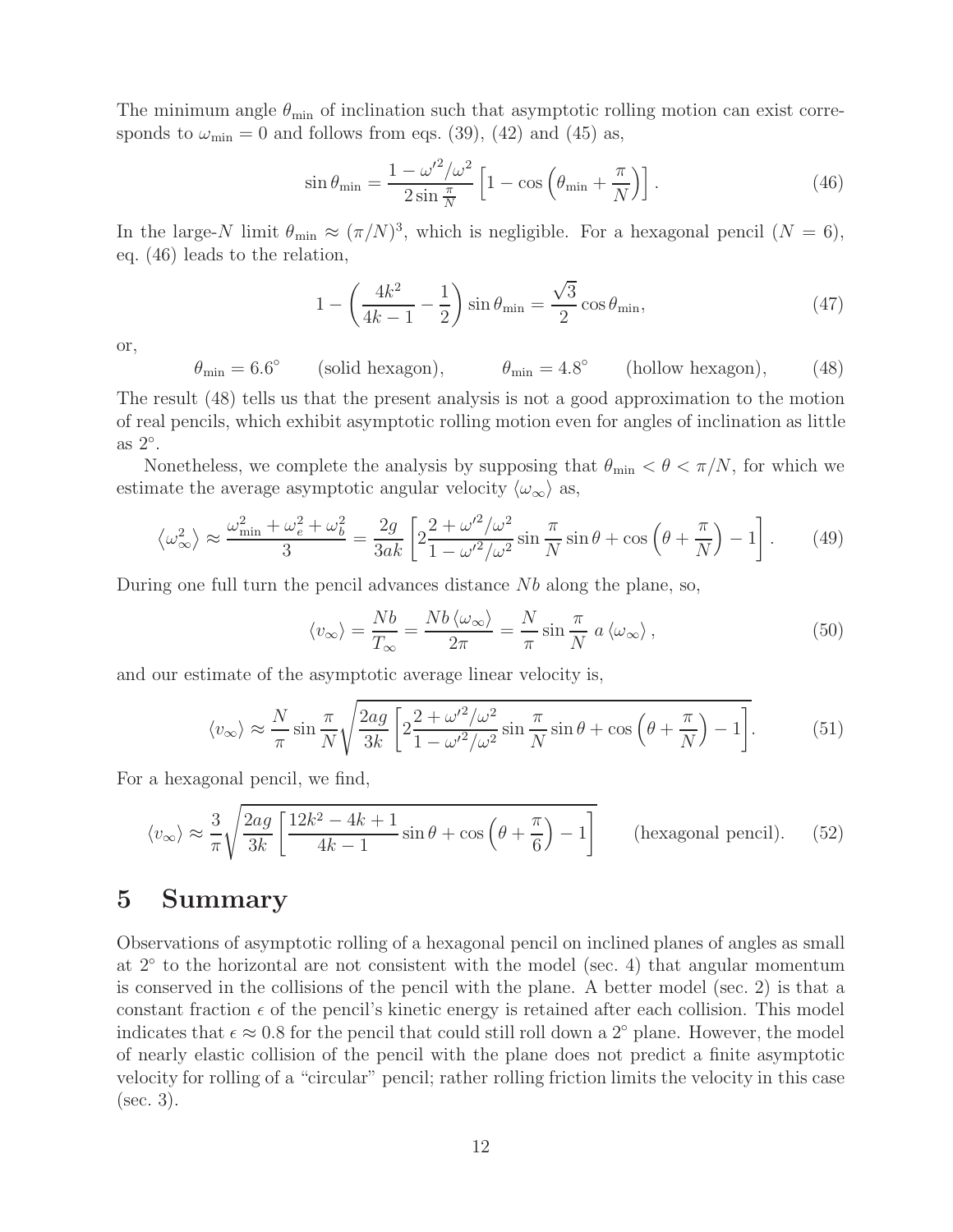# **6 Appendix: Approximate Solution to the Equation of Motion of a Hexagonal Pencil for Small** θ

If we knew the period  $T_{\infty}$  of a 1/6 turn during the asymptotic rolling motion, we could calculate the asymptotic linear velocity according to,

$$
\langle v_{\infty} \rangle = \frac{a}{T_{\infty}},\tag{53}
$$

since the pencil advances distance a along the incline during each  $1/6$  turn. Here, we estimate the period  $T_{\infty}$  via various approximate solutions to the equation of motion (2). However, these estimates are not better than eq. (13) which was obtained by the energy method.

The largest value of angle  $\alpha$  during a 1/6 turn is  $\pi/6+\theta$ , so the approximation sin  $\alpha \approx \alpha$  is still reasonably valid for small  $\theta \ll \pi/6$ . Hence, the equation of motion (2) is approximately,

$$
I\ddot{\alpha} = km a^2 \ddot{\alpha} = mga \sin \alpha \approx mga\alpha, \qquad (\theta \ll 1)
$$
 (54)

and we obtain the approximate solution,

$$
\alpha \approx Ae^{\sqrt{g/ka}t} + Be^{-\sqrt{g/ka}t} = (A+B)\cosh\sqrt{\frac{g}{ka}}t + (A-B)\sinh\sqrt{\frac{g}{ka}}t.
$$
 (55)

The constants A and B can be determined from the initial conditions. We define time  $t = 0$ to be the beginning of a 1/6 turn, so,

$$
\alpha(0) = A + B = \theta - \frac{\pi}{6}.
$$
\n<sup>(56)</sup>

The angular velocity at the beginning of a 1/6 turn is,

$$
\omega(0) = \dot{\alpha}(0) = \sqrt{\frac{g}{ka}}(A - B). \tag{57}
$$

This varies from turn to turn, so the integration of the equation of motion must be supplemented by a model of the collision as the end of each 1/6 turn.

In the rest of this Appendix we restrict our attention to the asymptotic rolling motion, for which in the model of sec. 2,

$$
\omega_{\infty}(0) = \sqrt{\frac{2E_{\infty}}{I}} = \sqrt{\frac{g}{ka}} \sqrt{\frac{2\epsilon \sin \theta}{1 - \epsilon}}.
$$
\n(58)

recalling eqs.  $(4)$  and  $(6)$ . Thus,

$$
A - B = \sqrt{\frac{2\epsilon \sin \theta}{1 - \epsilon}},\tag{59}
$$

and,

$$
\alpha \approx \left(\theta - \frac{\pi}{6}\right) \cosh\sqrt{\frac{g}{ka}}t + \sqrt{\frac{2\epsilon \sin\theta}{1-\epsilon}} \sinh\sqrt{\frac{g}{ka}}t\tag{60}
$$